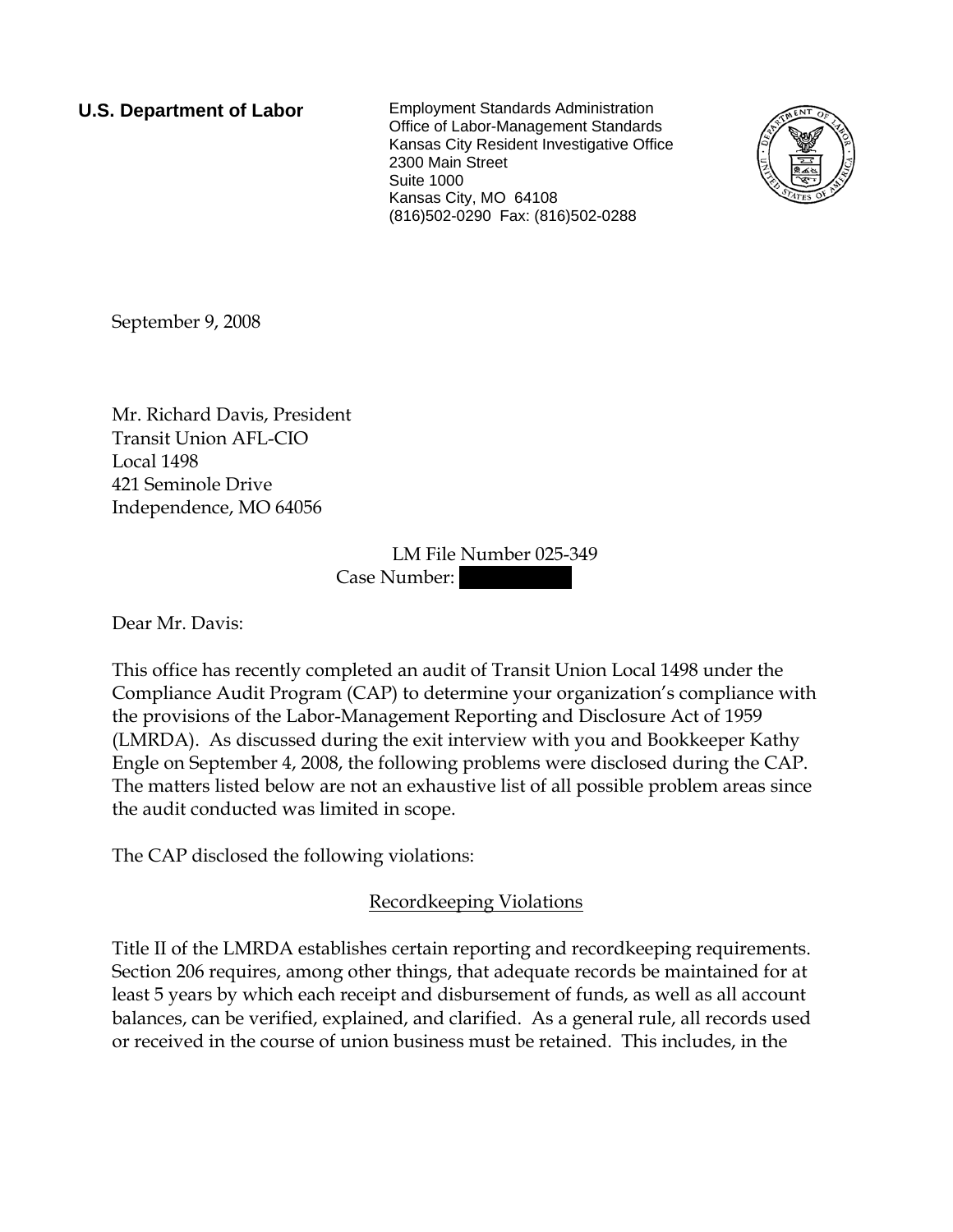Mr. Richard Davis September 9, 2008 Page 2 of 4

case of disbursements, not only the retention of original bills, invoices, receipts, and vouchers, but also adequate additional documentation, if necessary, showing the nature of the union business requiring the disbursement, the goods or services received, and the identity of the recipient(s) of the goods or services. In most instances, this documentation requirement can be satisfied with a sufficiently descriptive expense receipt or invoice. If an expense receipt is not sufficiently descriptive, a note can be written on it providing the additional information. An exception may be made only in those cases where 1) other equally descriptive documentation has been maintained, and 2) there is evidence of actual oversight and control over disbursements.

In the case of receipts, the date, amount, purpose, and source of all money received by the union must be recorded in at least one union record. Bank records must also be retained for all accounts.

The audit of Local 1498's 2007 records revealed the following recordkeeping violations:

## General Recordkeeping

Local 1498 did not adequately maintain all of its disbursement records as required. The AT&T phone bills on file for the president were copies, and the local must maintain the original invoices from the service provider. Also, the photocopies sent by the bank of cancelled checks for the months of October, November, and December of 2007 were not maintained with the local's records. As described above, all original bills and bank records for union accounts must be maintained by the local for at least 5 years. We discussed this during the exit interview, and you agreed to keep these records in the future.

As agreed, provided that Local 1498 maintain adequate documentation as discussed above in the future, no additional enforcement action will be taken regarding this violation.

## Reporting Violations

The CAP disclosed a violation of LMRDA Section 201(b), which requires labor organizations to file annual financial reports accurately disclosing their financial condition and operations. The Labor Organization Annual Report (Form LM-3) filed by Local 1498 for fiscal year ending December 31, 2007, was deficient in the following area: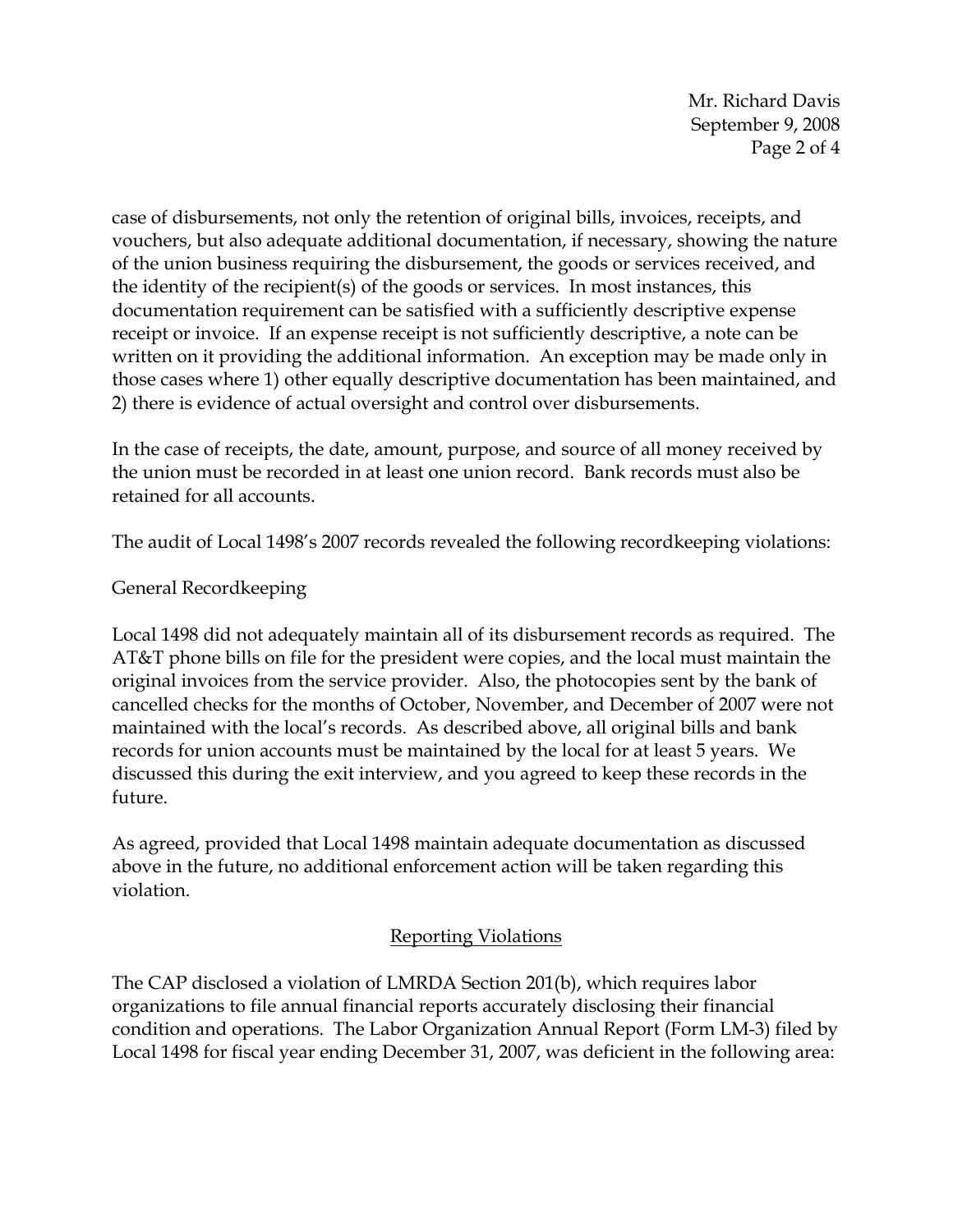LM-3 Item 24 (All Officers and Disbursements to Officers)

Local 1498 failed to include a reimbursement to an officer in Item 24 (All Officers and Disbursements to Officers).

All direct disbursements to Local 1498 officers and some indirect disbursements made on behalf of its officers must be reported in Item 24. A "direct disbursement" to an officer is a payment made to an officer in the form of cash, property, goods, services, or other things of value. An "indirect disbursement" to an officer is a payment to another party (including credit card companies) for cash, property, goods, services, or other things of value received by or on behalf of an officer. However, indirect disbursements for temporary lodging (such as a union check issued to a hotel) or for transportation by a public carrier (such as an airline) for an officer traveling on union business should be reported in Item 48 (Office and Administrative Expense).

The local did not report one expense check paid to Financial Secretary Anthony Valentino for \$240.64. Kathy Engle, who fills out your LM-3 report, explained that it was a re-issued check to make up for a check from 2005 that had never been cashed and that is why she did not think to report it on the 2007 report. I explained to both you and Ms. Engle during the exit interview that the LM-3 report is on a cash basis and every check written in a given year must be reported for that year even if it is paying for a purchase or service rendered in a different year. You both understood and agreed to report payments properly in the future.

I am not requiring that Local 1498 file an amended LM report for 2007 to correct the deficient items, but as agreed, Local 1498 will properly report the deficient items on all future reports filed with this agency.

I want to extend my personal appreciation to Transit Union Local 1498 for the cooperation and courtesy extended during this compliance audit. I strongly recommend that you make sure this letter and the compliance assistance materials provided to you are passed on to future officers. If we can provide any additional assistance, please do not hesitate to call.

Sincerely,